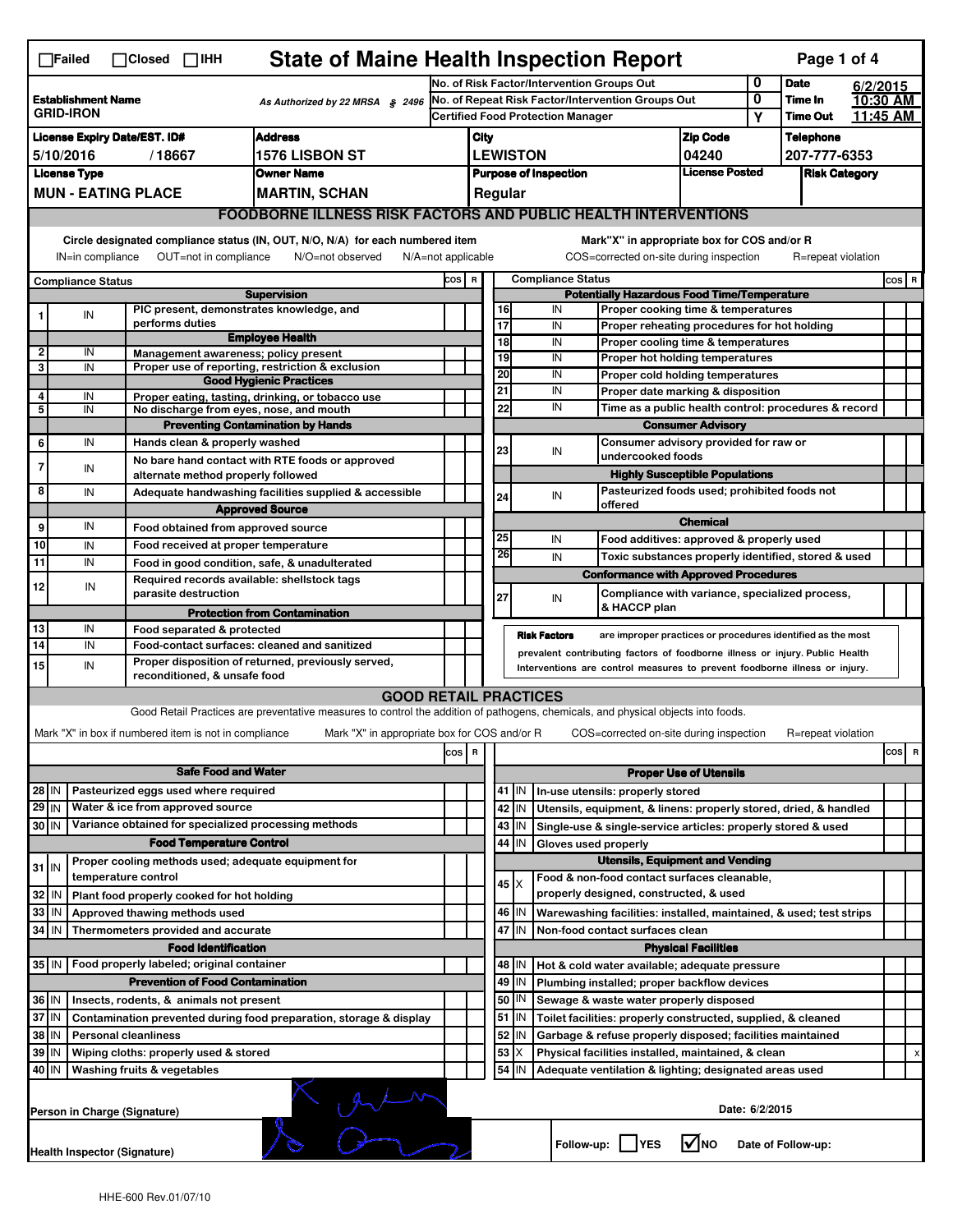|                                                     | Page 2 of 4                      |  |                                 |                  |                   |                                  |  |  |  |  |  |
|-----------------------------------------------------|----------------------------------|--|---------------------------------|------------------|-------------------|----------------------------------|--|--|--|--|--|
| <b>Establishment Name</b>                           |                                  |  | As Authorized by 22 MRSA § 2496 | 6/2/2015<br>Date |                   |                                  |  |  |  |  |  |
| <b>GRID-IRON</b>                                    |                                  |  |                                 |                  |                   |                                  |  |  |  |  |  |
| License Expiry Date/EST. ID#<br>5/10/2016<br>/18667 | <b>Address</b><br>1576 LISBON ST |  | City / State<br><b>LEWISTON</b> | /ME              | Zip Code<br>04240 | <b>Telephone</b><br>207-777-6353 |  |  |  |  |  |
|                                                     | <b>Temperature Observations</b>  |  |                                 |                  |                   |                                  |  |  |  |  |  |
| Location                                            | <b>Temperature</b>               |  |                                 | <b>Notes</b>     |                   |                                  |  |  |  |  |  |
| hot water                                           | 110 plus                         |  |                                 |                  |                   |                                  |  |  |  |  |  |
|                                                     |                                  |  |                                 |                  |                   |                                  |  |  |  |  |  |
| sandwich bar                                        | 39                               |  |                                 |                  |                   |                                  |  |  |  |  |  |
|                                                     |                                  |  |                                 |                  |                   |                                  |  |  |  |  |  |
| cooler                                              | 38                               |  |                                 |                  |                   |                                  |  |  |  |  |  |
|                                                     |                                  |  |                                 |                  |                   |                                  |  |  |  |  |  |
| cooler                                              | 39                               |  |                                 |                  |                   |                                  |  |  |  |  |  |
|                                                     |                                  |  |                                 |                  |                   |                                  |  |  |  |  |  |
| cooler                                              | 37                               |  |                                 |                  |                   |                                  |  |  |  |  |  |
|                                                     |                                  |  |                                 |                  |                   |                                  |  |  |  |  |  |



**Date: 6/2/2015**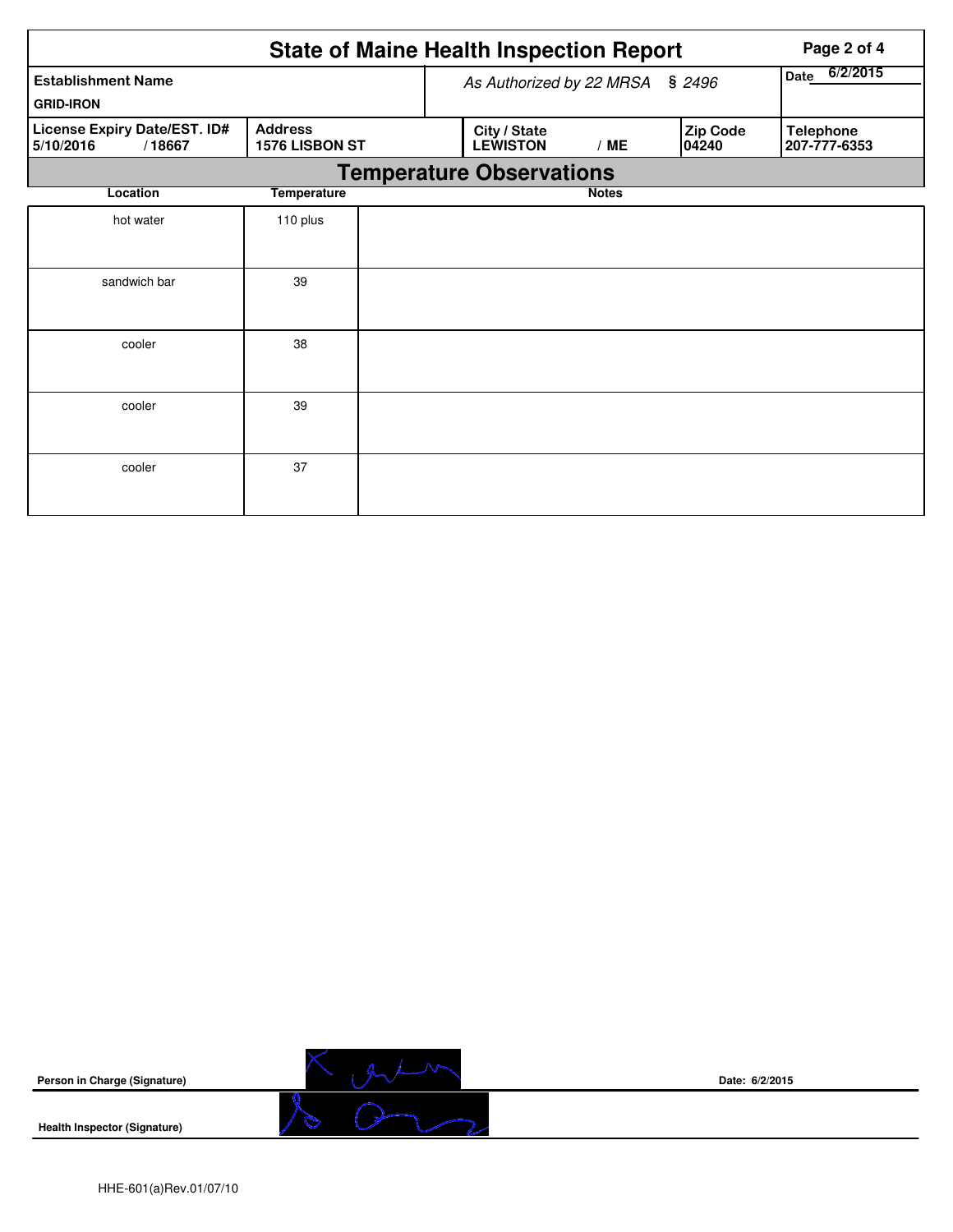|                                                                                                                                                    | Page 3 of 4             |  |  |  |  |  |  |  |
|----------------------------------------------------------------------------------------------------------------------------------------------------|-------------------------|--|--|--|--|--|--|--|
| <b>Establishment Name</b>                                                                                                                          | 6/2/2015<br><b>Date</b> |  |  |  |  |  |  |  |
| <b>GRID-IRON</b>                                                                                                                                   |                         |  |  |  |  |  |  |  |
| License Expiry Date/EST. ID#<br>5/10/2016<br>/18667                                                                                                |                         |  |  |  |  |  |  |  |
| <b>Observations and Corrective Actions</b>                                                                                                         |                         |  |  |  |  |  |  |  |
| Violations cited in this report must be corrected within the time frames below, or as stated in sections<br>8-405.11 and 8-406.11 of the Food Code |                         |  |  |  |  |  |  |  |
| 45: 4-101.11.(D): N: Utensils or equipment food contact surfaces not smooth / easily cleanable.                                                    |                         |  |  |  |  |  |  |  |
| INSPECTOR NOTES: Remove contact paper off shelving bar area                                                                                        |                         |  |  |  |  |  |  |  |
|                                                                                                                                                    |                         |  |  |  |  |  |  |  |

45: 4-204.12: N: Equipment openings, closures and deflectors are improperly designed and constructed.

INSPECTOR NOTES: replace one door seal rear refrigeration unit

53: 6-101.11.(A): N: Indoor surfaces are not properly constructed as to be smooth, durable, and easily cleanable or constructed of nonabsorbent material in areas of moisture.

INSPECTOR NOTES: seal barewood

53: 6-201.11: N: Floors, walls, and ceilings are not smooth and easily cleanable.

INSPECTOR NOTES: seal panel on floor by culinary sink-paint walls

53: 6-501.12: N: The physical facilities are not clean.

INSPECTOR NOTES: clean in back of all equipment-including the bar area



**Date: 6/2/2015**